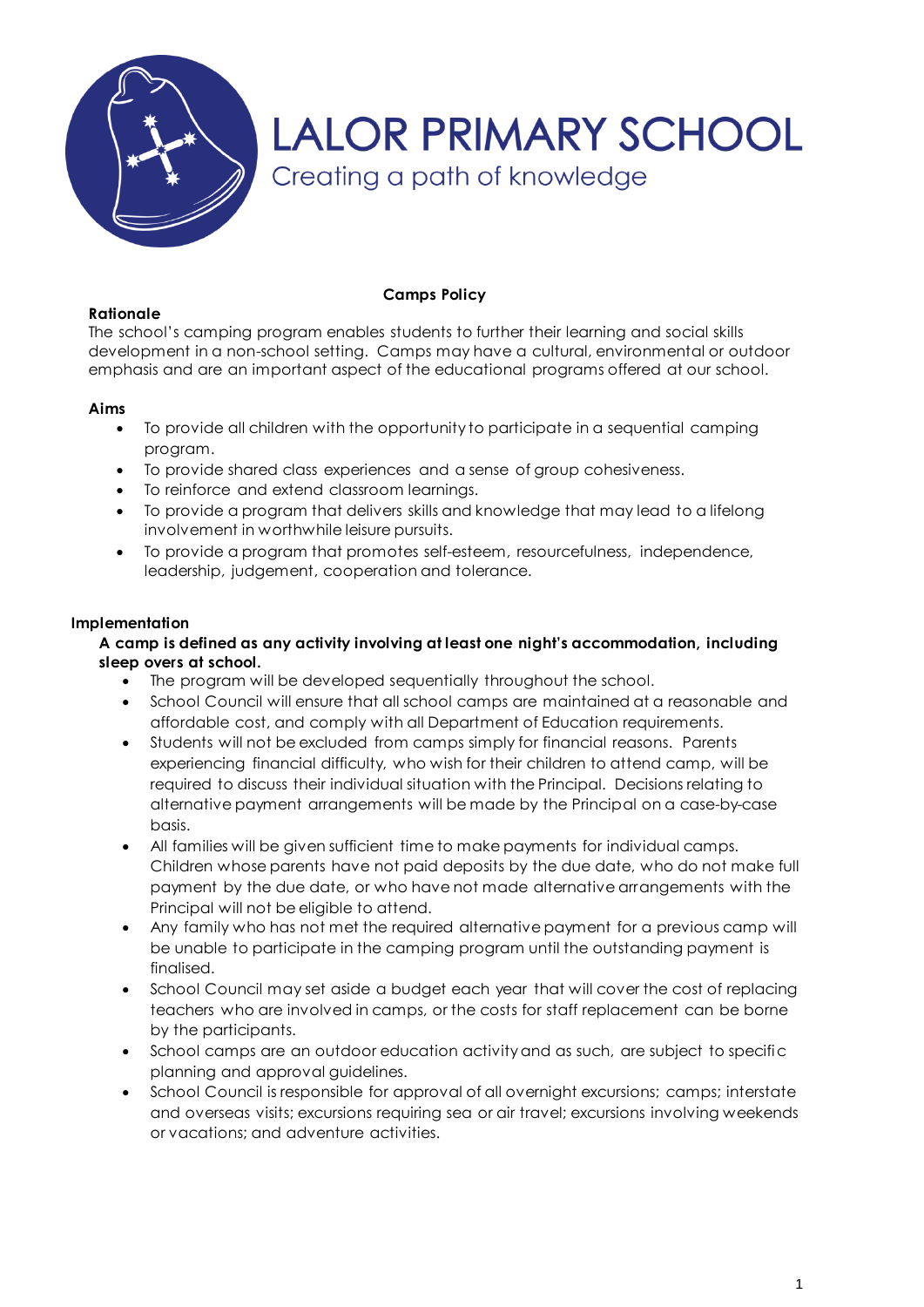- Prior to the commencement of any detailed planning relating to a proposed school camp, the Teacher in Charge must familiarise themselves with the Department's Safety [Guidelines for Education Outdoors](http://www.education.vic.gov.au/management/schooloperations/edoutdoors/default.htm) website. They must meet formally with the principal, to present the principal with [a planning summary,](http://www.eduweb.vic.gov.au/edulibrary/public/schadmin/schops/edoutdoors/planningsummary.doc) to discuss the proposed camp, and to seek 'in principle' support for the event.
- If the principal's approval is granted, detailed planning should commence using the [planning questions](http://www.eduweb.vic.gov.au/edulibrary/public/schadmin/schops/edoutdoors/planningquestions.doc) proforma as a guide (Appendix E). This must include a site visit and [risk assessment.](http://www.education.vic.gov.au/management/schooloperations/edoutdoors/risk.htm)
- The school only uses residential campsites accredited by the *'Australian Camps Association'* or the *'National Accommodation, Recreation & Tourism Accreditation Program (NARTA)*' for overnight camps.
- Prior to seeking School Council approval for the camp, organising staff are required to meet again with the principal and present him/her with all documentation, including the completed School Council [approval](http://www.eduweb.vic.gov.au/edulibrary/public/schadmin/schops/edoutdoors/approvalform.doc) proforma and all attachments, ensuring that time permits for the matter to be placed on a School Council agenda and, if approved, that the onlin[e Notification of School Activity](http://www.eduweb.vic.gov.au/forms/school/sal/enteractivity.asp) form then be submitted three weeks prior to the activity.
- When presenting information to School Council, the Teacher in Charge must be aware that Council will consider the following:-
	- What is the purpose of the camp and its connection to student learning?
	- $\triangleright$  Do staff members attending have the competence to provide the necessary supervision of students throughout the camp?
	- $\triangleright$  Is an appropriately trained member of staff able to provide [first aid](http://www.education.vic.gov.au/management/schooloperations/edoutdoors/resources/firstaid.htm) ?
	- $\triangleright$  Have staff members who are not registered teachers completed a Working with Children Check?
	- $\triangleright$  Is the location of staff and students throughout the camp including during travel known?
	- $\triangleright$  Is a record of telephone contacts for supervising staff accompanying the camp available?
	- $\triangleright$  Is a record of the names and family contacts for all students and staff available?
	- $\triangleright$  Are copies of the <u>parental consent</u> and [confidential medical advice](http://www.eduweb.vic.gov.au/edulibrary/public/schadmin/schops/edoutdoors/medicalinformation.doc) forms for those students on the camp available at the school?
	- Has a copy of the completed School Council [approval](http://www.eduweb.vic.gov.au/edulibrary/public/schadmin/schops/edoutdoors/approvalform.doc) proforma (including all attachments) been submitted and approved?
	- ▶ Will the onlin[e Notification of School Activity](http://www.eduweb.vic.gov.au/forms/school/sal/enteractivity.asp) form be submitted three weeks prior to the excursion?
- Adventure activities are those that involve greater than normal risk such as base camping, bush walking, canoeing, snow activities, orienteering, cycling, horse riding, rock climbing and abseiling, challenge ropes courses, swimming (other than school swimming programs), surf activities, sailboarding, and similar activities. School Councillors may not have detailed knowledge of adventure activities. In such instances organising staff should consult the [adventure activities](http://www.education.vic.gov.au/management/schooloperations/edoutdoors/activities/default.htm) website, or seek advice from peak bodies or skilled and experienced staff with recent experience instructing the activity to satisfy Council's requirements. Emergency management [plans](http://www.education.vic.gov.au/management/schooloperations/edoutdoors/forms.htm) are to be developed when adventure activities are being undertaken.
- School Council requires that students only travel on buses fitted with seatbelts.
- School Council requires that a report be tabled after each school camp, detailing feedback regarding the event, in particular any mishaps or areas for future improvement.
- Classroom teachers will be given the first option to attend camps.
- The school will provide a mobile phone for all camps.
- A senior staff member will be in attendance at school whilst the children are returning from camp. The Teacher in Charge will communicate with this person in regards the anticipated return time.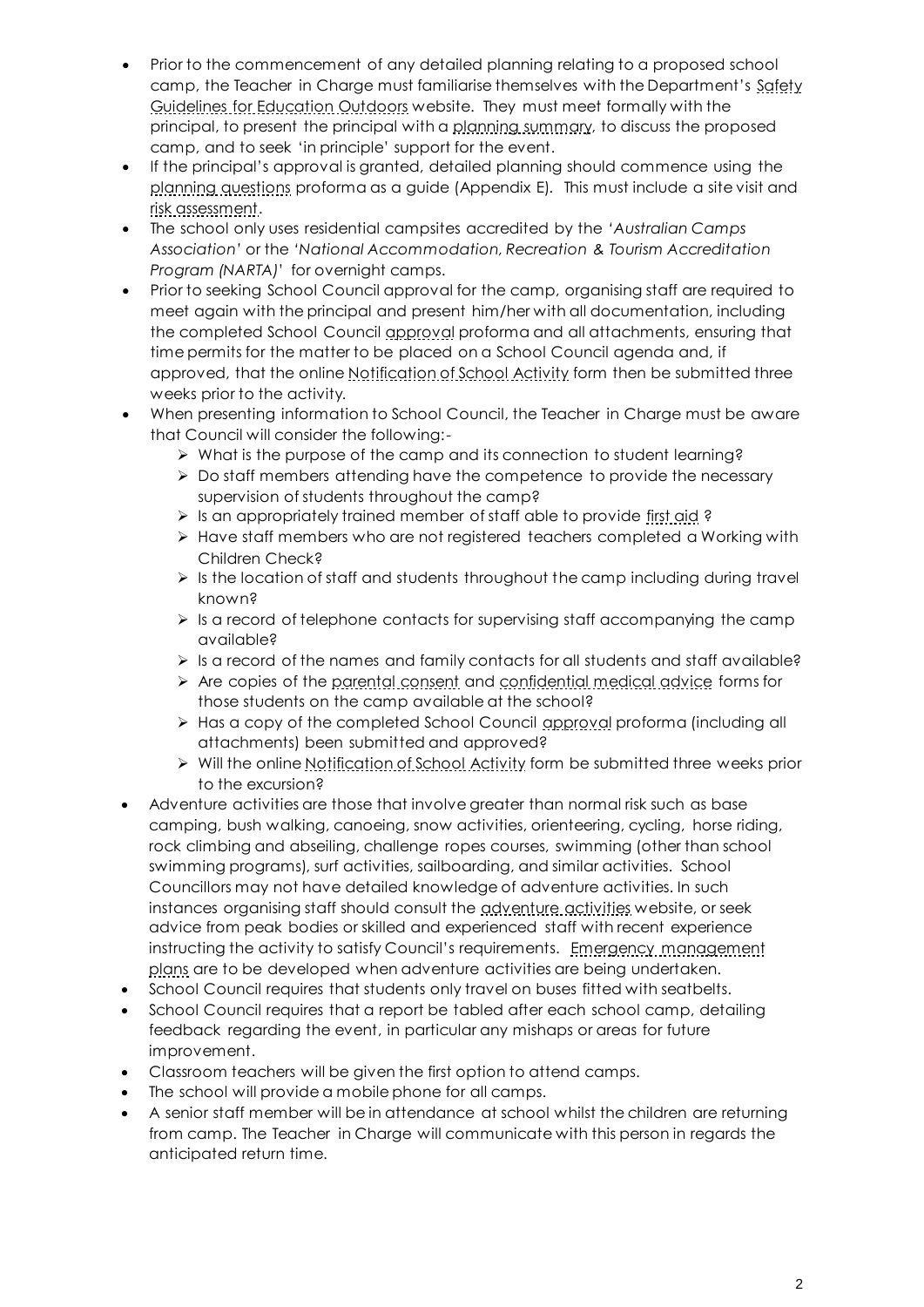- Parents will be invited to assist in the supervision of school camps. When deciding which parents will attend, the Teacher in Charge will take into account
	- $\triangleright$  Any valuable skills the parents have to offer e.g. bus licence, first-aid etc.
	- The preference to include both male and female parents.
	- $\triangleright$  The special needs of particular students.
- Parents selected to assist with the camps program will be required to undertake a Working with Children Check. The school will pay for any associated costs.
- Parent volunteers may be required to pay the accommodation and meals cost of the camp.
- While school camps are a team activity requiring the cooperation and commonsense of all participants, it is the Teacher in Charge who oversees the operations of the camp, takes charge of events, makes key decisions and accepts ultimate responsibility for the camp.
- Only children who have displayed sensible, reliable behaviour at school will be invited to participate in the camping program. Parents will be notified if a child is in danger of losing their invitation to participate in a camping experience due to poor behaviour at school. If the unsatisfactory behaviour continues, the child will then be excluded from camp. The decision to exclude a student will be made by the Principal, in consultation with the Teacher in Charge.
- Parents will be requested to collect their child from camp if their child exhibits behaviour that is considered unacceptable or they become unwell. The Teacher in Charge will make this decision. Costs incurred will be the responsibility of the parent.
- The primary references that must be consulted when considering all camps is the Safety Guidelines for Outdoor Education Activities website:
- Prior to the commencement of any detailed planning relating to a proposed school camp, the Teacher in Charge must familiarise themselves with the Department's [Safety Guidelines for Education Outdoors](http://www.education.vic.gov.au/management/schooloperations/edoutdoors/default.htm) website. They must meet formally with the principal, to present the principal with [a planning summary](http://www.eduweb.vic.gov.au/edulibrary/public/schadmin/schops/edoutdoors/planningsummary.doc) , to discuss the proposed camp, and to seek 'in principle' support for the event.
- If the principal's approval is granted, detailed planning should commence using the [planning questions](http://www.eduweb.vic.gov.au/edulibrary/public/schadmin/schops/edoutdoors/planningquestions.doc) proforma as a guide (Appendix E). This must include a site visit and [risk assessment.](http://www.education.vic.gov.au/management/schooloperations/edoutdoors/risk.htm)
- The school only uses residential campsites accredited by the *'Australian Camps Association'* or the *'National Accommodation, Recreation & Tourism Accreditation Program (NARTA)*' for overnight camps.
- Prior to seeking School Council approval for the camp, organising staff are required to meet again with the principal and present him/her with all documentation, including the completed School Counci[l approval](http://www.eduweb.vic.gov.au/edulibrary/public/schadmin/schops/edoutdoors/approvalform.doc) proforma and all attachments, ensuring that time permits for the matter to be placed on a School Council agenda and, if approved, that the onlin[e Notification of School Activity](http://www.eduweb.vic.gov.au/forms/school/sal/enteractivity.asp) form then be submitted three weeks prior to the activity.
- When presenting information to School Council, the Teacher in Charge must be aware that Council will consider the following:-
	- $\triangleright$  What is the purpose of the camp and its connection to student learning?
	- $\triangleright$  Do staff members attending have the competence to provide the necessary supervision of students throughout the camp?
	- > Is an appropriately trained member of staff able to provide [first aid](http://www.education.vic.gov.au/management/schooloperations/edoutdoors/resources/firstaid.htm) ?
	- $\triangleright$  Have staff members who are not registered teachers completed a Working with Children Check?
	- $\triangleright$  Is the location of staff and students throughout the camp including during travel known?
	- $\triangleright$  Is a record of telephone contacts for supervising staff accompanying the camp available?
	- $\triangleright$  is a record of the names and family contacts for all students and staff available?
	- Are copies of th[e parental consent](http://www.eduweb.vic.gov.au/edulibrary/public/schadmin/schops/edoutdoors/parentconsent.doc) and [confidential medical advice](http://www.eduweb.vic.gov.au/edulibrary/public/schadmin/schops/edoutdoors/medicalinformation.doc) forms for those students on the camp available at the school?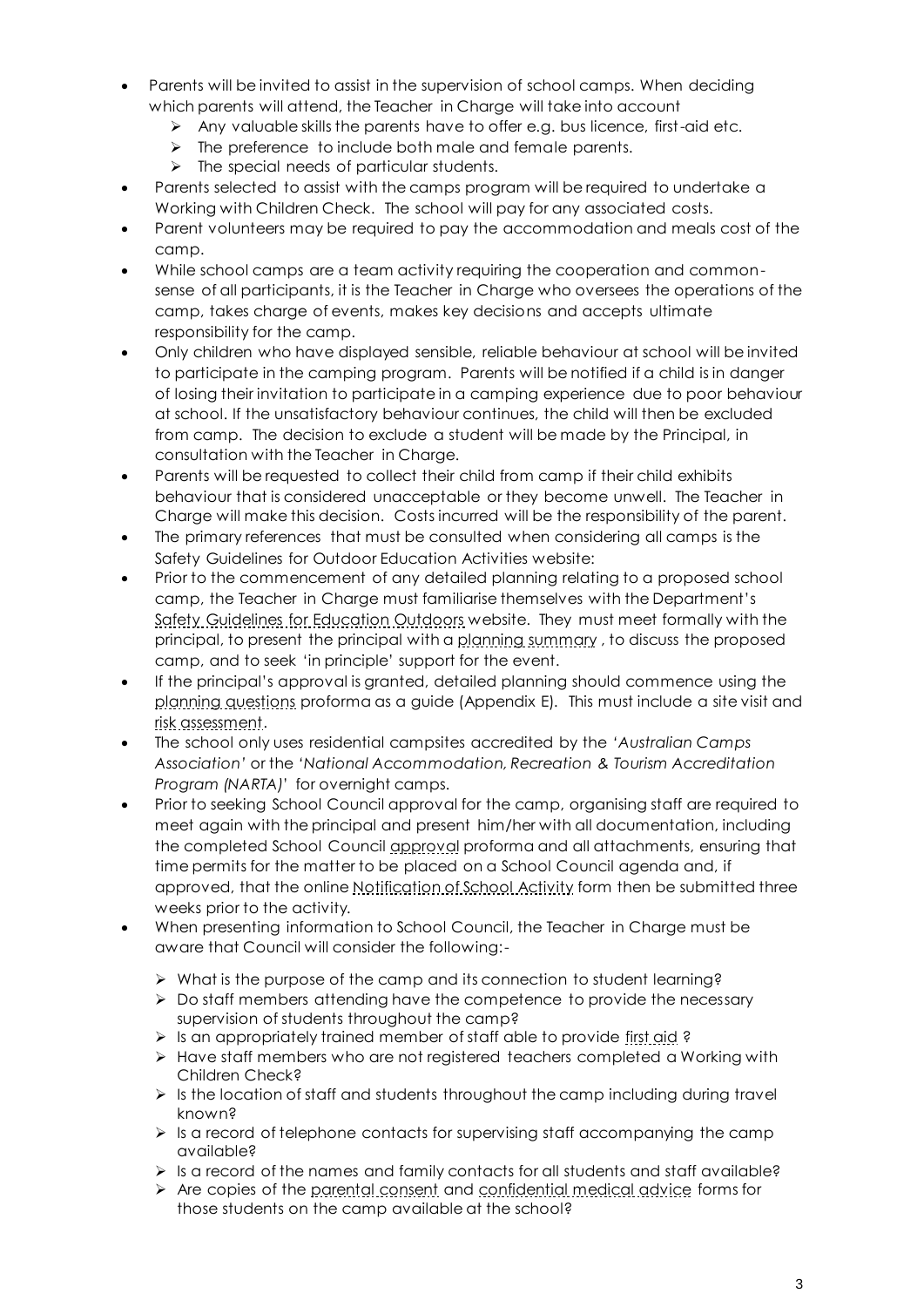- > Has a copy of the completed School Council [approval](http://www.eduweb.vic.gov.au/edulibrary/public/schadmin/schops/edoutdoors/approvalform.doc) proforma (including all attachments) been submitted and approved?
- $\triangleright$  Will the onlin[e Notification of School Activity](http://www.eduweb.vic.gov.au/forms/school/sal/enteractivity.asp) form be submitted three weeks prior to the excursion?
- Adventure activities are those that involve greater than normal risk such as base camping, bush walking, canoeing, snow activities, orienteering, cycling, horse riding, rock climbing and abseiling, challenge ropes courses, swimming (other than school swimming programs), surf activities, sailboarding, and similar activities. School Councillors may not have detailed knowledge of adventure activities. In such instances organising staff should consult the [adventure activities](http://www.education.vic.gov.au/management/schooloperations/edoutdoors/activities/default.htm) website, or seek advice from peak bodies or skilled and experienced staff with recent experience instructing the activity to satisfy Council's requirements. [Emergency management plans](http://www.education.vic.gov.au/management/schooloperations/edoutdoors/forms.htm) are to be developed when adventure activities are being undertaken.
- School Council requires that students only travel on buses fitted with seatbelts.
- School Council requires that a report be tabled after each school camp, detailing feedback regarding the event, in particular any mishaps or areas for future improvement.
- Classroom teachers will be given the first option to attend camps.
- The school will provide a mobile phone for all camps.
- A senior staff member will be in attendance at school whilst the children are returning from camp. The Teacher in Charge will communicate with this person in regards the anticipated return time.
- Parents will be invited to assist in the supervision of school camps. When deciding which parents will attend, the Teacher in Charge will take into account
- Any valuable skills the parents have to offer e.g. bus licence, first-aid etc.
- The preference to include both male and female parents.
- The special needs of particular students.
- Parents selected to assist with the camps program will be required to undertake a Working with Children Check. The school will pay for any associated costs.
- Parent volunteers may be required to pay the accommodation and meals cost of the camp.
- While school camps are a team activity requiring the cooperation and common-sense of all participants, it is the Teacher in Charge who oversees the operations of the camp, takes charge of events, makes key decisions and accepts ultimate responsibility for the camp.
- Only children who have displayed sensible, reliable behaviour at school will be invited to participate in the camping program. Parents will be notified if a child is in danger of losing their invitation to participate in a camping experience due to poor behaviour at school. If the unsatisfactory behaviour continues, the child will then be excluded from camp. The decision to exclude a student will be made by the Principal, in consultation with the Teacher in Charge.
- Parents will be requested to collect their child from camp if their child exhibits behaviour that is considered unacceptable or they become unwell. The Teacher in Charge will make this decision. Costs incurred will be the responsibility of the parent.
- The primary references that must be consulted when considering all camps is the Safety Guidelines for Outdoor Education Activities website:
- [http://www.education.vic.gov.au/management/schooloperations/edoutdoors/default](http://www.education.vic.gov.au/management/schooloperations/edoutdoors/default.htm) [.htm](http://www.education.vic.gov.au/management/schooloperations/edoutdoors/default.htm) as well as the Vic Government Schools Reference Guide 4.4.2.2 – Student Safety & Risk Management.
- To be read in conjunction with the 'Excursions' policy.

## **Bushfires and Control Procedures**

- Pre-activity planning will include consideration of the possible fire risk and potential for bushfire in the relevant location. The camp will be cancelled in the event of a bush fire. Alternatives will be planned to allow for last-minute change in the event of severe fire danger.
- Fires and open fire places will be used in accordance with the requirements of the fire and/or land management authorities.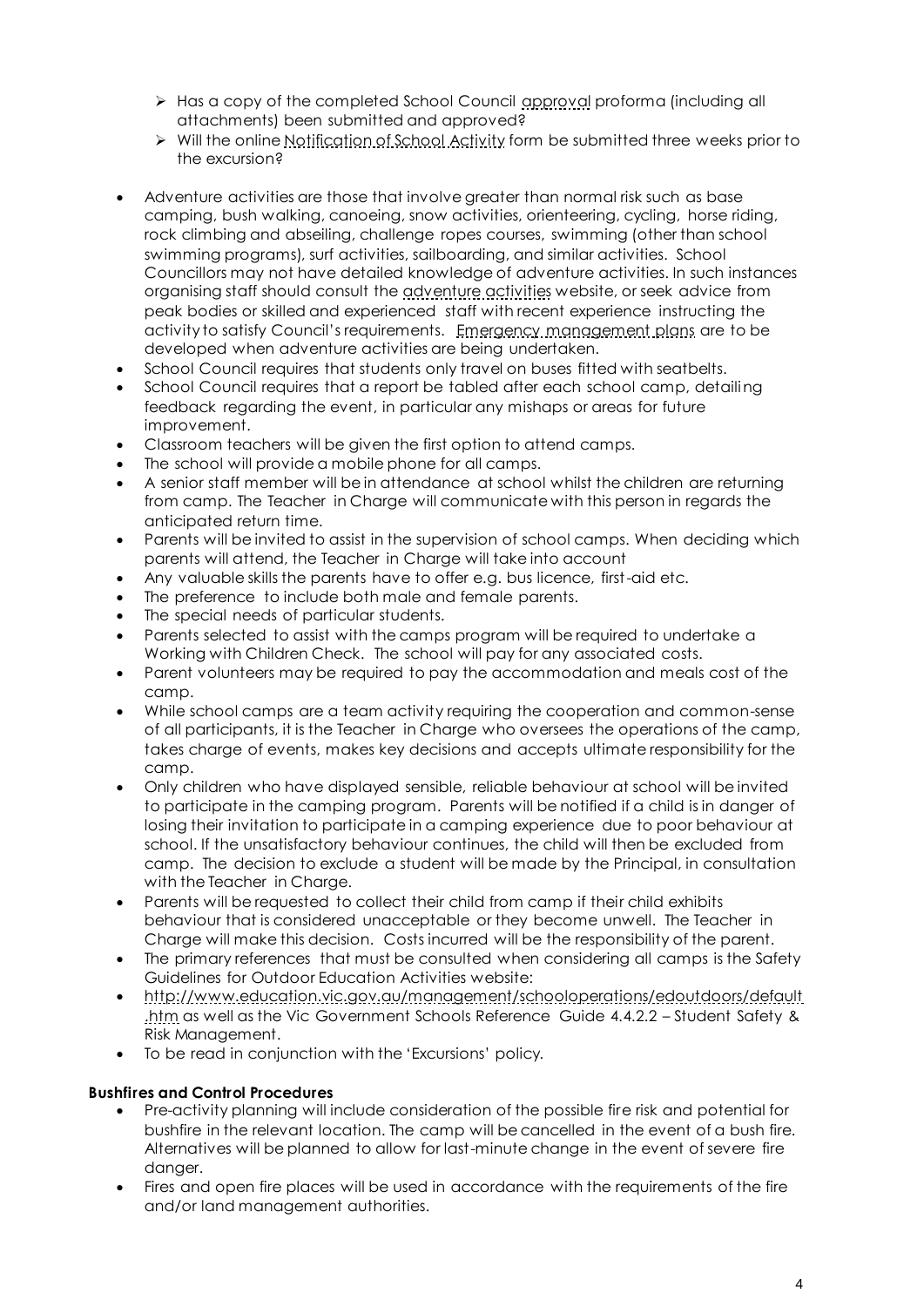- Students will be briefed on the safe siting and use of fuel stoves and alerted to the risks associated with open flames in a bush setting.
- The communication strategy will include mechanisms to ensure that the group is alerted to a potential Total Fire Ban or other communications from fire authorities.
- In addition, staff will consider prevailing local conditions and adjust the camp accordingly. Adjustments could include further consultation with the school and/or land management authorities to determine course of action, evacuation, changing location or cancellation of the activity.

# **Site Safety**

- All safety requirements must be considered and adequately resolved prior to the camp. Telephone numbers of all emergency services must be provided to the school, and be taken on camp. If any swimming activities are to occur, there must be sufficient staff attending with appropriate swimming qualifications to enable safe supervision.
- **Refer:** [Safety Guidelines for Education Outdoors](http://www.education.vic.gov.au/school/principals/safety/pages/outdoor.aspx#mainContent)
- A designated "Teacher in Charge" will coordinate each camp. All camps will have an experienced teacher in attendance where possible.
- The Teacher in Charge will ensure all students and adults attending the camp are aware of evacuation and emergency procedures. When staying at a residential campsite emergency procedures should be explained as soon as practicable after arrival and a trial evacuation exercise should be carried out immediately to ensure that procedures are appropriate and staff and students are familiar with them.
- The teacher in charge will communicate the anticipated return time with the school office in the case where camps are returning out of school hours. Parents will be informed prior to students leaving for the camp the anticipated return time.
- For further ratios refer to 4.4.2.6 of the Victorian Government Schools Reference Guide

# **RELATED POLICIES AND RESOURCES**

Appendices which are connected with this policy are:

- Appendix A: Pupil/Teacher Ratios
- Appendix B: Pro-forma for school approval for all camps
- Appendix C: Guidelines for teachers planning a camp or excursion
- Appendix D: Notification of School Activity (camps and excursions)
- Appendix E: Planning Questions

## **Evaluation**

This policy will be reviewed as part of the school's three year review cycle. This policy was ratified at school council on August 20 2019 and is scheduled for review in 2022.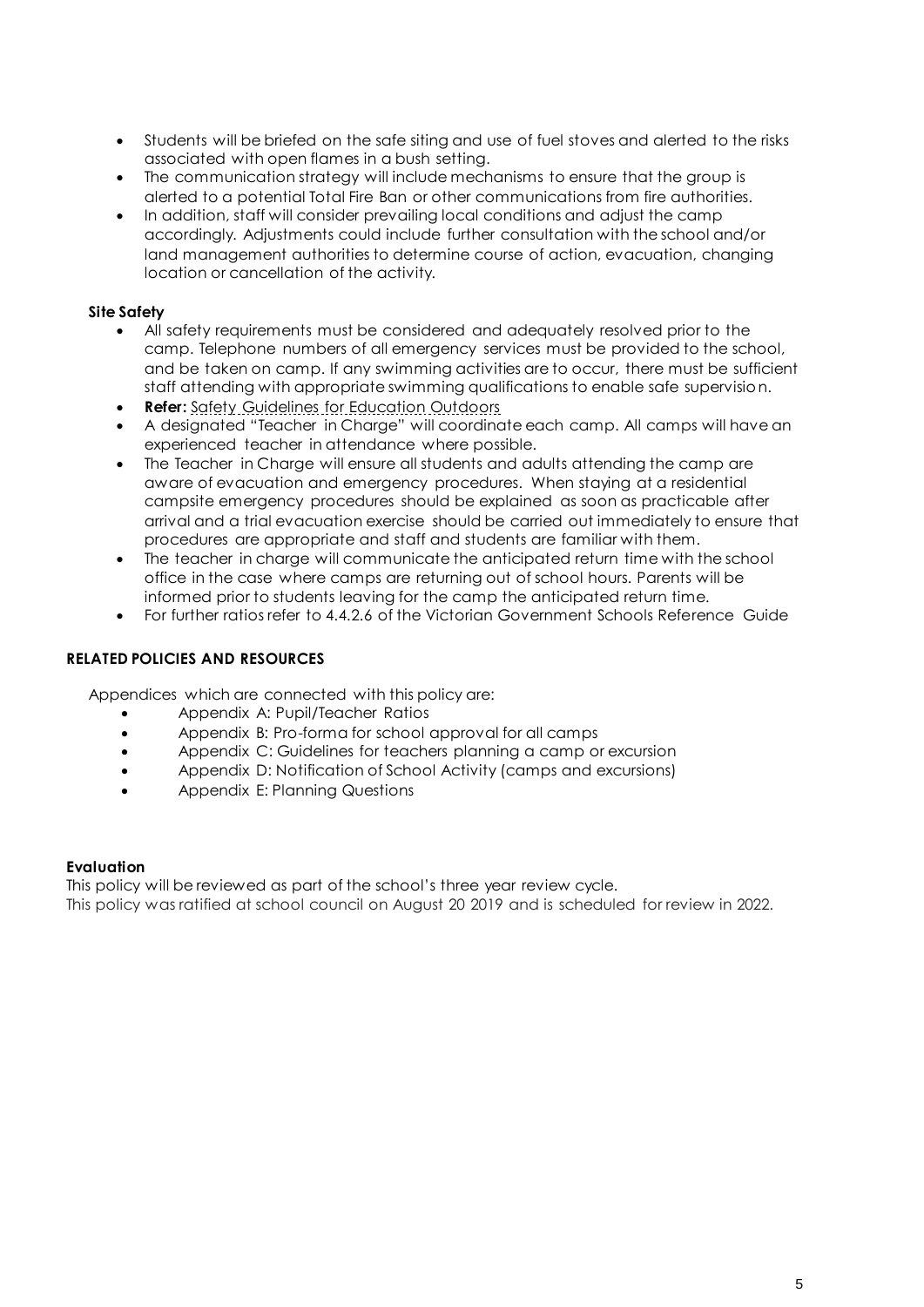# **Appendix A - Pupil / Teacher Ratios**

|                | <b>Abseiling and Rock Climbing</b>                           |                        | <b>Ropes Course</b>                                                                         |
|----------------|--------------------------------------------------------------|------------------------|---------------------------------------------------------------------------------------------|
| 1:1<br>1:10    | <b>Rock Face</b><br>Others                                   | 1:12                   | 3 students to any one element, 1<br>participating, 2 spotting                               |
| 2              | <b>Experienced Staff</b>                                     | supervised             | <b>NOTE:</b> No student on any element unless                                               |
|                | <b>Bass Camping</b>                                          |                        | <b>Scuba Diving</b>                                                                         |
| 1:10           | Residential; canvas                                          | 1:8                    | Pool training                                                                               |
| 1:15           | Study: residential                                           | 1:4                    | Diving, 2 buddy systems                                                                     |
|                |                                                              |                        | <b>NOTE:</b> 2 qualified staff                                                              |
|                | <b>Board Sailing</b>                                         | Shooting               |                                                                                             |
| 1:3            | <b>Beginners</b>                                             | 1:1                    | New or inexperienced                                                                        |
| 1:5            | Novice; intermediate; advanced                               | 1:5                    | On the track or mound                                                                       |
| $\overline{2}$ | Experienced sailors                                          | 1:15                   | Observers or waiting                                                                        |
|                | <b>Boats, Small Sailing - (Dinghies, Catamarans)</b>         | Snorkelling            |                                                                                             |
| 1:8            | <b>Enclosed Waters</b>                                       | 1:8                    | Closed water: pool                                                                          |
| 1:6            | Open Waters                                                  | 1:4                    | Open water                                                                                  |
| 1:4            | Open Waters, Adverse                                         |                        | <b>NOTE:</b> 2 qualified staff                                                              |
|                | <b>Bushwalking</b>                                           | <b>Snow Activities</b> |                                                                                             |
| 1:5            | Overnight                                                    | 1:8                    | Alpine, Nordic - overnight                                                                  |
| 1:10           | Day                                                          | 1:10                   | Alpine, Nordic - day                                                                        |
|                |                                                              | 1:10                   | Non-skiing                                                                                  |
| Canoeing       |                                                              | <b>Surf Activities</b> |                                                                                             |
| 1:6            |                                                              | 1:10                   | Beach                                                                                       |
| 2              | Staff members                                                | 1:8                    | Surf                                                                                        |
|                |                                                              |                        | <b>NOTE:</b> 1 teacher/instructor in water and <b>NOTE</b> 1<br>teacher/instructor on beach |
| Cycling        |                                                              | Swimming               |                                                                                             |
| 1:10           |                                                              | 1:20                   | Enclosed pools                                                                              |
|                |                                                              | 1:10                   | Open water                                                                                  |
|                | <b>Horse Riding</b>                                          | <b>Water Skiing</b>    |                                                                                             |
| 1:1            | <b>Basics</b>                                                | 1:20                   | Shore                                                                                       |
| 1:5            | <b>Beginners</b>                                             | 1                      | Student on two at any one time; if highly                                                   |
| 1:8            | Semi-experienced                                             |                        | experienced two may be taken together                                                       |
|                | <b>Riding School:</b>                                        | $\overline{2}$         | People in boat – driver and observer; one<br>must be staff member                           |
|                | Experienced teacher with instructor                          |                        |                                                                                             |
| $\mathbf{2}$   | Experienced teachers if no instructor or<br>group exceeds 10 |                        |                                                                                             |
|                | Orienteering                                                 |                        |                                                                                             |
| 1:10           | Bush                                                         |                        |                                                                                             |
|                |                                                              |                        |                                                                                             |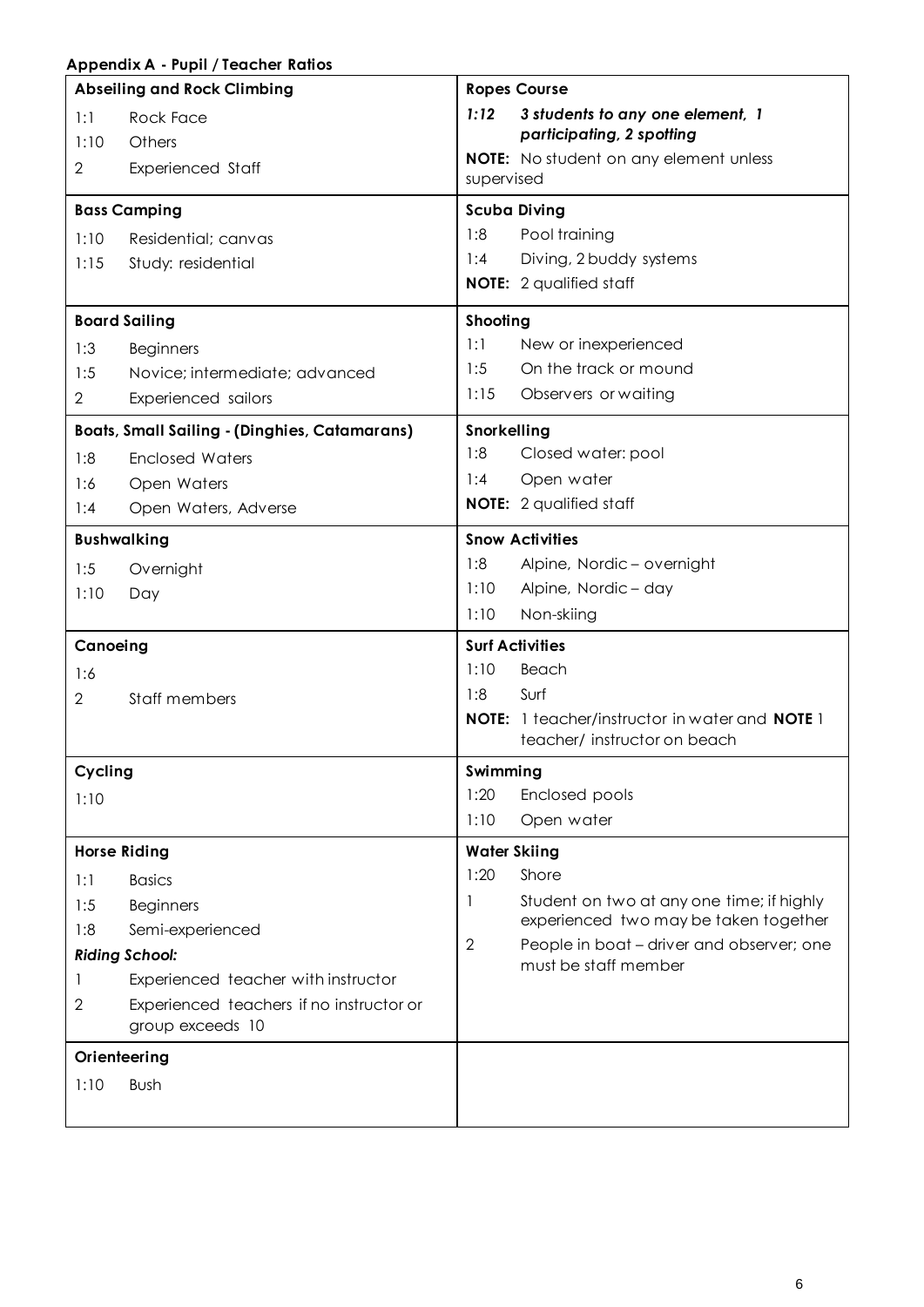# **Appendix B**

## **Pro-forma for School Approval for all Camps**

*\*This form must be completed and handed to the Principal five days before School Council. If possible Council approval is required TWO normal meetings before the camp date and for interstate and overseas trips Council needs to approve the trip in the November Council meeting of the preceding year. It is suggested that a Teacher-in-charge attend the Council meeting if possible.*

The processes outlined below provide adequate and appropriate supervision of students in the school yard so that the school fulfils its duty care to its students in terms of on-site supervision.

| 1.                    | <b>Camp Location / Phone</b> |                                                |                                                                                                                      |   |  |
|-----------------------|------------------------------|------------------------------------------------|----------------------------------------------------------------------------------------------------------------------|---|--|
| Name of Camp:         |                              |                                                |                                                                                                                      |   |  |
| Name of nearest town: |                              |                                                | <u> 1990 - Jan Bernard Bernson, Amerikaans en beskriuwer op de gemeente van de gemeente van de gemeente van de g</u> |   |  |
| Address of Camp:      |                              |                                                |                                                                                                                      |   |  |
|                       |                              | Postcode: ________________________             |                                                                                                                      |   |  |
|                       |                              |                                                |                                                                                                                      |   |  |
|                       |                              | Emergency Services Phone Number and Locations: |                                                                                                                      |   |  |
| Police -              |                              |                                                |                                                                                                                      |   |  |
| Fire -                |                              |                                                |                                                                                                                      |   |  |
| Doctor -              |                              |                                                |                                                                                                                      |   |  |
|                       |                              |                                                |                                                                                                                      |   |  |
|                       |                              |                                                |                                                                                                                      |   |  |
|                       |                              |                                                |                                                                                                                      |   |  |
|                       | Type of Camp Accommodation:  |                                                |                                                                                                                      |   |  |
| Canvas                | $\Box$                       | Bunkhouse                                      | Chalet<br>$\Box$                                                                                                     | □ |  |
| Motel $\square$       | Hotel                        | Other<br>□                                     | □                                                                                                                    |   |  |
|                       |                              |                                                |                                                                                                                      |   |  |
| 2.<br>Dates / Times   |                              |                                                |                                                                                                                      |   |  |
| Leave School at       |                              | am/pm on                                       | (day/month/year)                                                                                                     |   |  |
| Arrive back at School | (day/month/year)             |                                                | _____________ am/pm on _________________________                                                                     |   |  |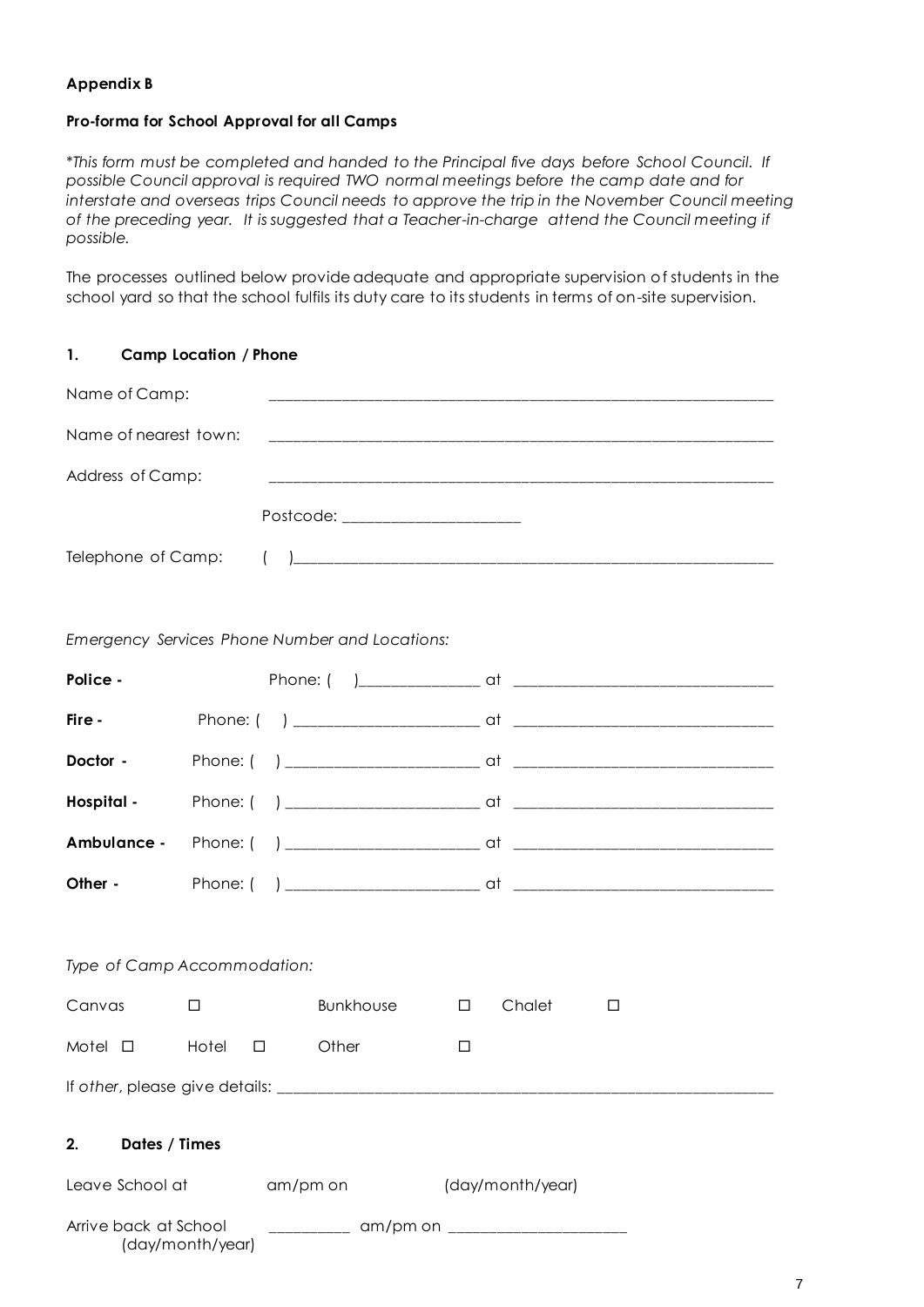| No. of days of Camp:               |                                                                                                                                                                                              |                                                                                                                                                                                                                                |                 |
|------------------------------------|----------------------------------------------------------------------------------------------------------------------------------------------------------------------------------------------|--------------------------------------------------------------------------------------------------------------------------------------------------------------------------------------------------------------------------------|-----------------|
| Is this Camp in:                   | School time only?                                                                                                                                                                            | $Yes \Box$                                                                                                                                                                                                                     | NO <sub>1</sub> |
|                                    | Holidays time only?                                                                                                                                                                          | $YES$ $\square$                                                                                                                                                                                                                | NO <sub>0</sub> |
|                                    | School time and holidays/weekends time?                                                                                                                                                      | $Yes \Box$                                                                                                                                                                                                                     | NO <sub>1</sub> |
| calendar?                          | Does this camp clash with any major school activities on the School                                                                                                                          | $YES$ $\square$                                                                                                                                                                                                                | NO <sub>0</sub> |
| If YES, list these activities:     |                                                                                                                                                                                              |                                                                                                                                                                                                                                |                 |
| <b>Staff included</b><br>3.        |                                                                                                                                                                                              |                                                                                                                                                                                                                                |                 |
| Teacher(s)-in-charge:              |                                                                                                                                                                                              |                                                                                                                                                                                                                                |                 |
|                                    |                                                                                                                                                                                              |                                                                                                                                                                                                                                |                 |
|                                    | No. of extra staff required to meet safety ratios:                                                                                                                                           |                                                                                                                                                                                                                                |                 |
|                                    |                                                                                                                                                                                              | Totals: The contract of the contract of the contract of the contract of the contract of the contract of the contract of the contract of the contract of the contract of the contract of the contract of the contract of the co |                 |
| School).                           | Numbers of any teacher aides/parents/student teachers who wish to be included in the staffing<br>(not camp staff). In most cases non-teaching staff will require a police check (paid by the |                                                                                                                                                                                                                                |                 |
|                                    |                                                                                                                                                                                              |                                                                                                                                                                                                                                |                 |
|                                    |                                                                                                                                                                                              |                                                                                                                                                                                                                                |                 |
|                                    |                                                                                                                                                                                              |                                                                                                                                                                                                                                |                 |
|                                    | It is the responsibility of the teacher-in-charge to ensure that all activities are adequately staffed.<br>School Council will adopt the Guide to staff supervision ratios (Appendix A).     |                                                                                                                                                                                                                                |                 |
|                                    | Has the teacher-in-charge checked these ratios?                                                                                                                                              | $Yes \Box$                                                                                                                                                                                                                     | NO <sub>1</sub> |
|                                    | Can these ratios be met with the above staff requested?                                                                                                                                      | $Yes \Box$                                                                                                                                                                                                                     | NO <sub>0</sub> |
| <b>Student Numbers / Age</b><br>4. |                                                                                                                                                                                              |                                                                                                                                                                                                                                |                 |

Actual names are NOT required when this approval application goes to School Council. Actual names must be left with the Principal/Assistant Principal two weeks before the camp.

| Boys:                                     | ∙utule. |
|-------------------------------------------|---------|
|                                           |         |
| Age range of most students:               |         |
|                                           |         |
| Cost of camp (per student): $\frac{1}{2}$ |         |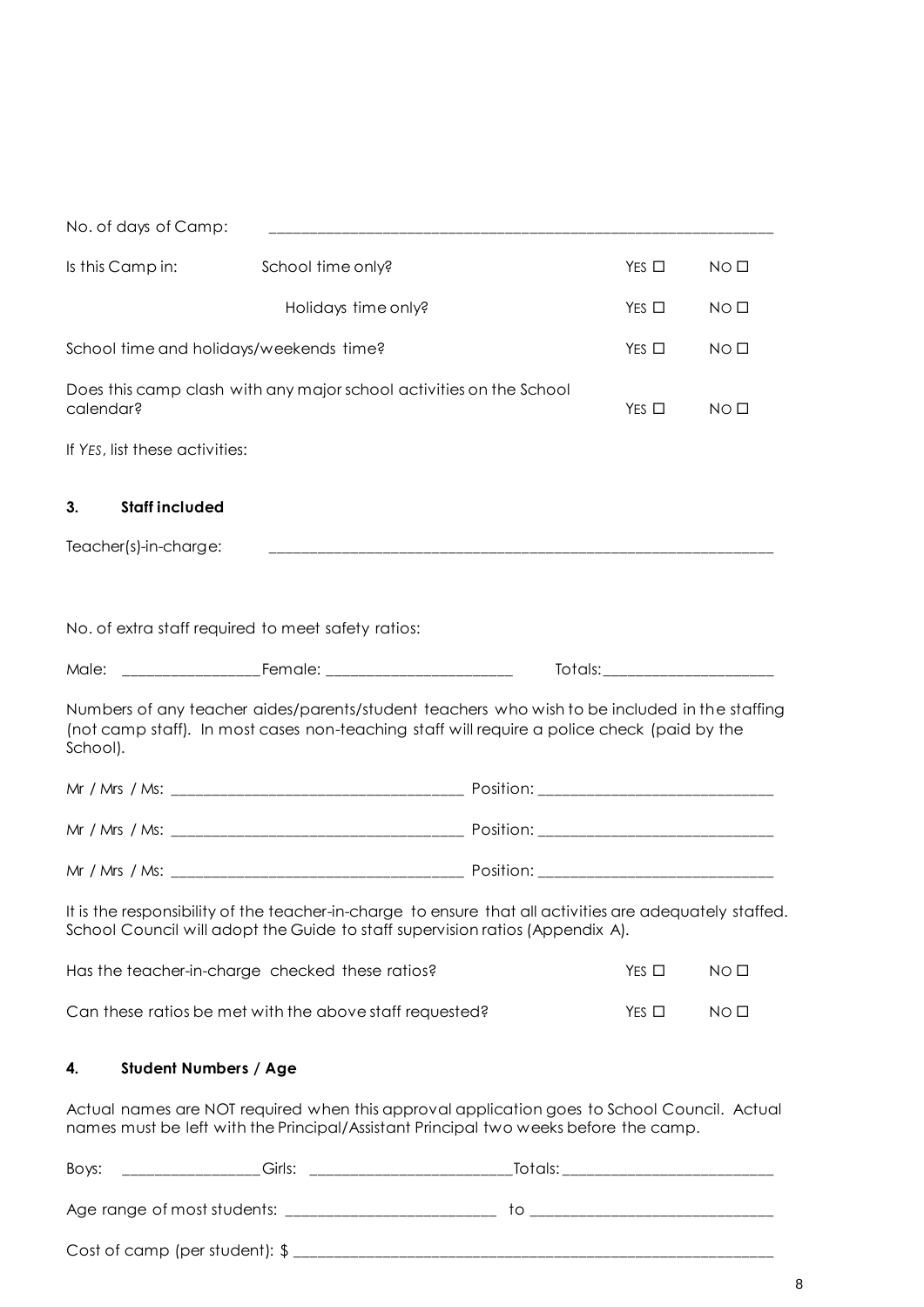# **5. Educational aims of Camp** *(state briefly)*

## **6. Method of Travel / Route**

| Travel to the Camp:    |  |
|------------------------|--|
| Travel back to School: |  |
| Travel while at Camp:  |  |

Are staff member's cars involved?

| YES $\Box$ | NO <sub>II</sub> |
|------------|------------------|
|            |                  |

If *YES*, complete the details below:

| <b>CAR OWNER</b> | <b>TYPE</b> | REG. NO# | <b>INSURANCE</b>           | <b>COMPANY</b> | <b>SIGNATURE</b> |
|------------------|-------------|----------|----------------------------|----------------|------------------|
|                  |             |          | YES $\square$ No $\square$ |                |                  |
|                  |             |          | YES $\square$ NO $\square$ |                |                  |
|                  |             |          | YES $\square$ NO $\square$ |                |                  |
|                  |             |          | YES $\square$ NO $\square$ |                |                  |
|                  |             |          | YES $\square$ NO $\square$ |                |                  |

**NOTE:** All staff cars must be covered by comprehensive insurance policies.

Are staff member's driving buses?<br>
The staff member's driving buses?<br>
The staff member's driving buses?

If the buses require drivers to have endorsed licences, list the staff drivers attending with such qualifications.

| <b>NAME OF STAFF</b> | <b>LICENCE NUMBER</b> | <b>EXPIRY DATE</b> |
|----------------------|-----------------------|--------------------|
|                      |                       |                    |
|                      |                       |                    |
|                      |                       |                    |
|                      |                       |                    |
|                      |                       |                    |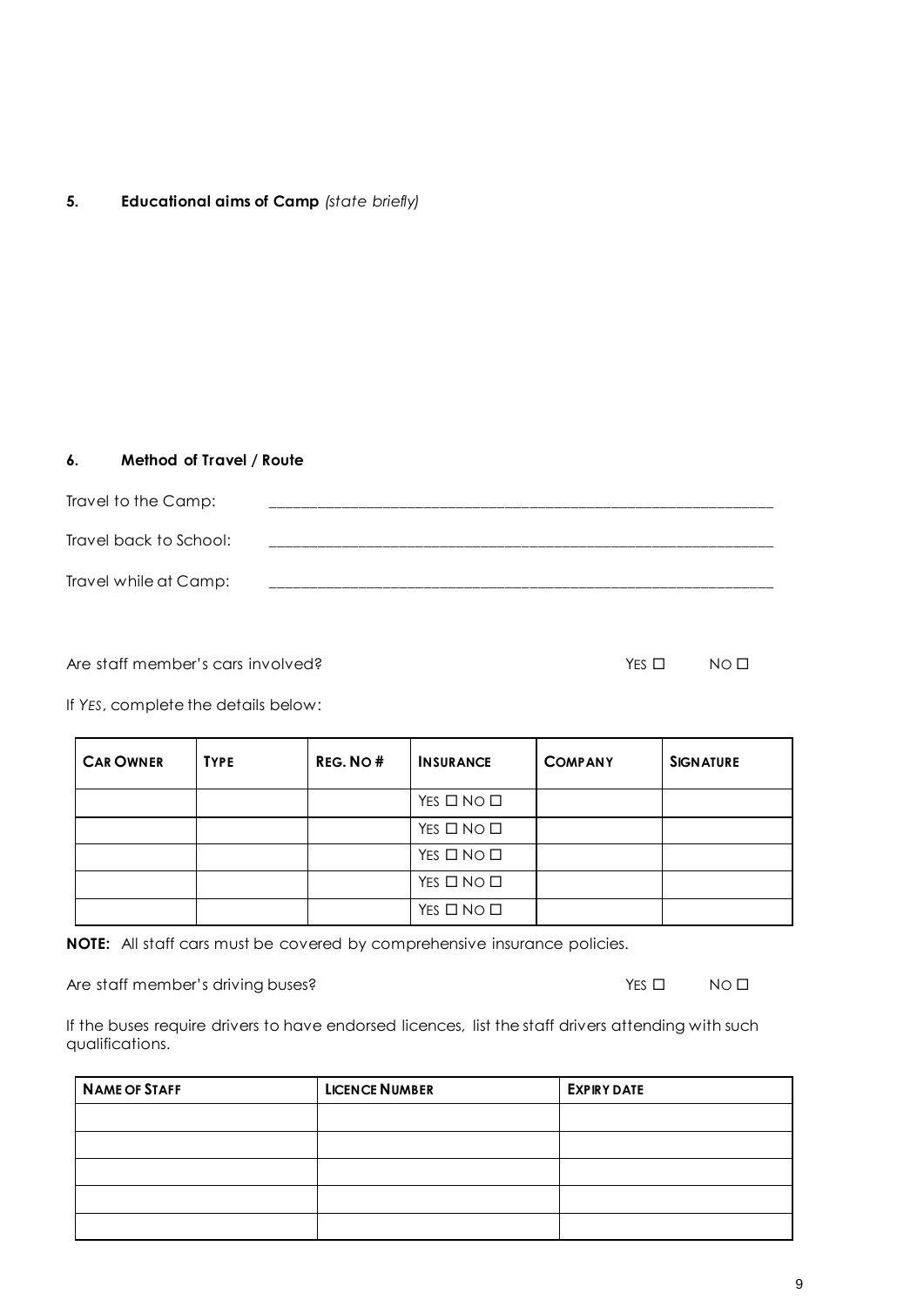**NOTE:** If a BUS is hired (self-drive **or** with company driver) staff are requested to ensure the vehicle has seat belts on all seats.

## *Route*

In the space below, outline the main route of travel for this camp (if you are on a set tour, attach a brochure with the mapped route).

# **7. Activities on this Camp**

A daily plan is not required here, but must be handed to the Principal within 2 weeks of the camp. The teacher-in-charge must ensure that all activities listed below are covered as follows:

- (i) Pupil/Teacher Ratios **(see Appendix A)**. You may use on-site camp staff in these activities.
- (ii) Special Qualifications list staff with the required qualifications where appropriate.
- (iii) Student Equipment students/parents must receive a list of equipment/dress required well before the camp.
- (iv)

| <b>ACTIVITY</b> | <b>STAFF RATIO</b> | <b>SPECIAL STAFF ON SITE</b><br><b>QUALIFICATIONS</b> | <b>STUDENT EQUIPMENT</b> |
|-----------------|--------------------|-------------------------------------------------------|--------------------------|
|                 |                    |                                                       |                          |
|                 |                    |                                                       |                          |
|                 |                    |                                                       |                          |
|                 |                    |                                                       |                          |
|                 |                    |                                                       |                          |
|                 |                    |                                                       |                          |
|                 |                    |                                                       |                          |
|                 |                    |                                                       |                          |
|                 |                    |                                                       |                          |
|                 |                    |                                                       |                          |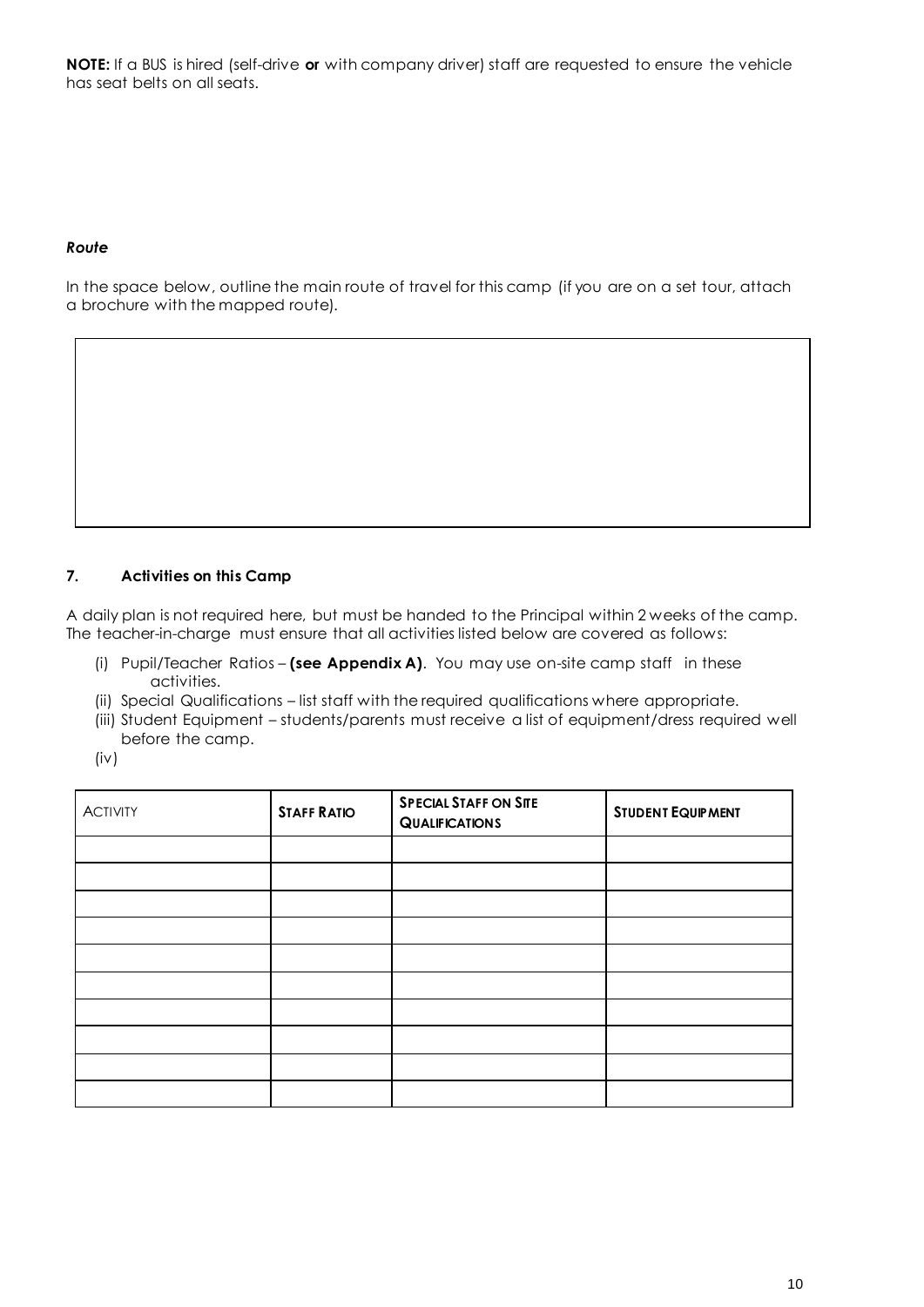# **8. Camp Insurance**

**A member of** staff need to SIGHT a copy of the Camp's Insurance Policy and note details below for School Council.

| <b>INSURANCE COMPANY</b> | POLICY NO. | <b>TYPE OF INSURANCE</b> | <b>LIMIT OF COVER</b> |
|--------------------------|------------|--------------------------|-----------------------|
|                          |            |                          |                       |
|                          |            |                          |                       |
|                          |            |                          |                       |
|                          |            |                          |                       |
|                          |            |                          |                       |
|                          |            |                          |                       |
|                          |            |                          |                       |

# **9. Certification**

As the teacher-in-charge, I certify that the particulars in the application are true and correct. I am aware of the safety precautions published in Department of Education and Early Childhood Development booklets for the activities above.

Signed:\_\_\_\_\_\_\_\_\_\_\_\_\_\_\_\_\_\_\_\_\_\_\_\_\_\_\_\_\_\_\_\_\_\_\_\_\_\_\_\_\_\_\_\_\_\_\_\_ Date: \_\_\_\_\_\_\_\_\_\_\_\_\_\_\_\_\_\_\_\_\_\_\_\_\_

# **10. Post Approval Requirements**

If the camp receives School Council approval, based on the information under Points 1-8, the teacher-in-charge must work with the Assistant Principal to ensure the following procedures are carried out before the camp:

- (i) Notify the Region on a "Notification of School Activity" form kept by the Principal or online.
- (ii) Ensure students/parents receive 4 sheets:
	- (a) Camp description including clear costs, dates, modes of travel, contact numbers and aims/activities.
	- (b) Permission form and a code of conduct sheet this form must be signed by both the student and parent.
	- (c) Confidential medical report for School camps.
	- (d) List of clothing/bedding/safety gear required.
- (iii) Provide a list of students, staff and a daily program to the Principal.
- (iv) The teacher-in-charge should work with the Assistant Principal and any local authorities to ensure they are aware of disaster plan/escape routes for the area of the camp (if applicable).
- (v) The first aid kit must be taken on all camps.
- (vi) No student may attend camp unless all forms are signed and returned and camp fees paid (unless special arrangements are made with the Principal). For some camps, School levies must be paid before a camp fee is accepted.
- (vii)The Principal must be informed of any change of planned activities/itinerary.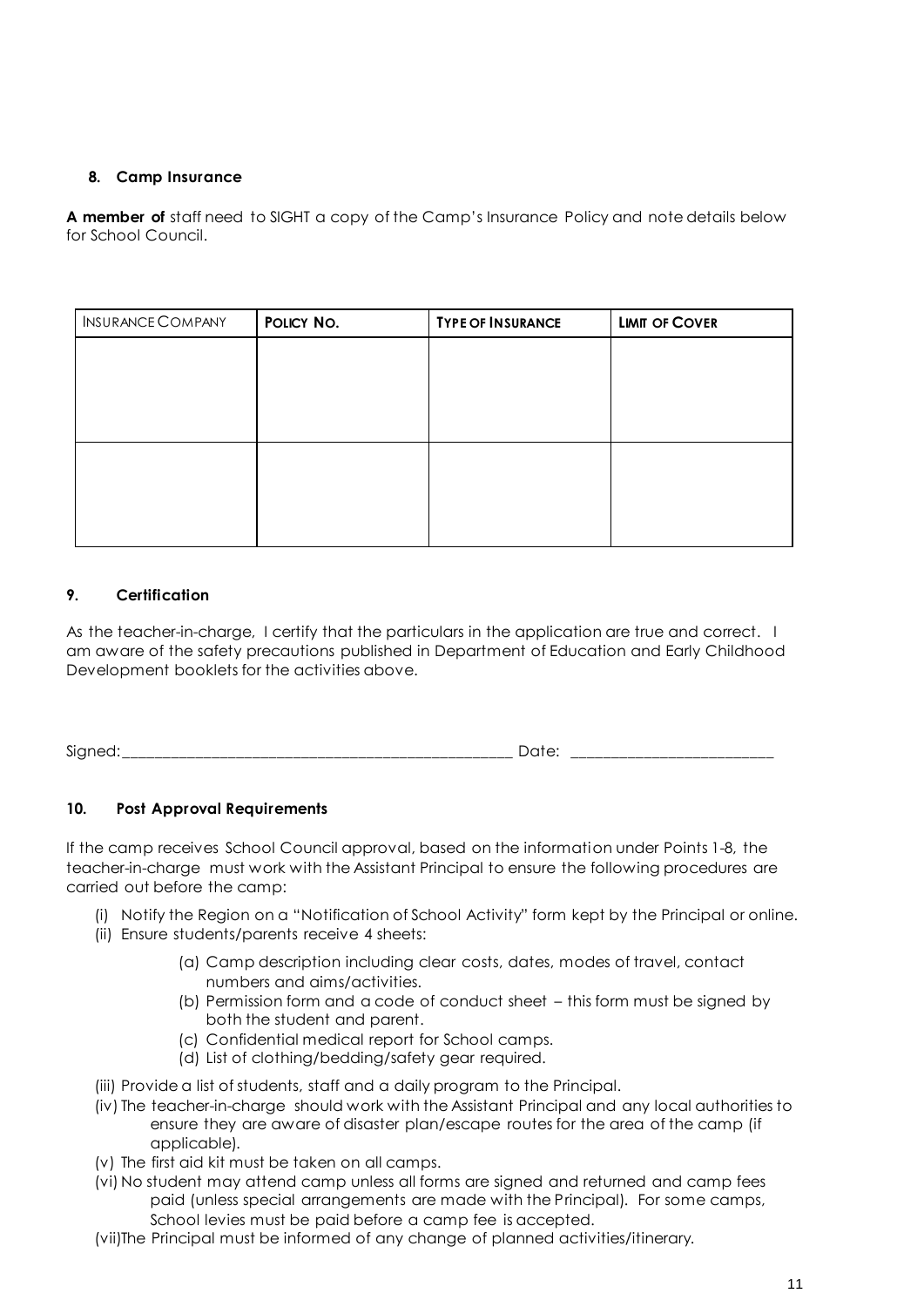# **Appendix C**

## **Guidelines for teachers planning a camp**

## **1. Introduction**

Camps need to be planned well in advance and should relate to the curriculum being taught. Students and their parents should be provided with information about the program's educational objectives, the nature of the activities, clothing requirements, the venue and costs well in advance.

Prior to single day excursions in which students leave the school grounds for the purpose of engaging in educational activities, the approval of the principal must be obtained.

School Council is responsible for the approval of:

- overnight excursions
- camps
- interstate and overseas visits
- excursions requiring sea or air travel
- excursions involving weekends or vacations
- adventure activities

Before approving an excursion, consideration by the principal and/or School Council needs to include:

- the contribution of the activity to the School curriculum
- the adequacy of planning, preparation and organisation
- the provisions of the safety and welfare of students and staff
- the experience and competence of staff relative to the activities being undertaken
- the adequacy of student supervision
- the cost

A parent must provide written consent for their child to take part in an excursion. Parents asked to sign consent forms must be given sufficient information about the nature of the proposed activity, the risks involved and the degree of supervision.

Parental consent is required for the following reasons:

- to authorise the school to have the student in its care after normal school hours
- to authorise the school to take the student out of the school environment
- to alert the school to any medical condition or allergies of the student
- to authorise the school to consent to emergency treatment for the student
- for the parent to consent to any financial cost of the excursion

for the parent to consent to the student being sent be expected at all times. *Students can be sent home if their behaviour warrants a severe consequence.*

## **2. Planning**

Forward planning takes into consideration whole school demands and must ensure that the normal school program is not consistently disrupted.

Planning should include:

home in the event of any serious misbehaviour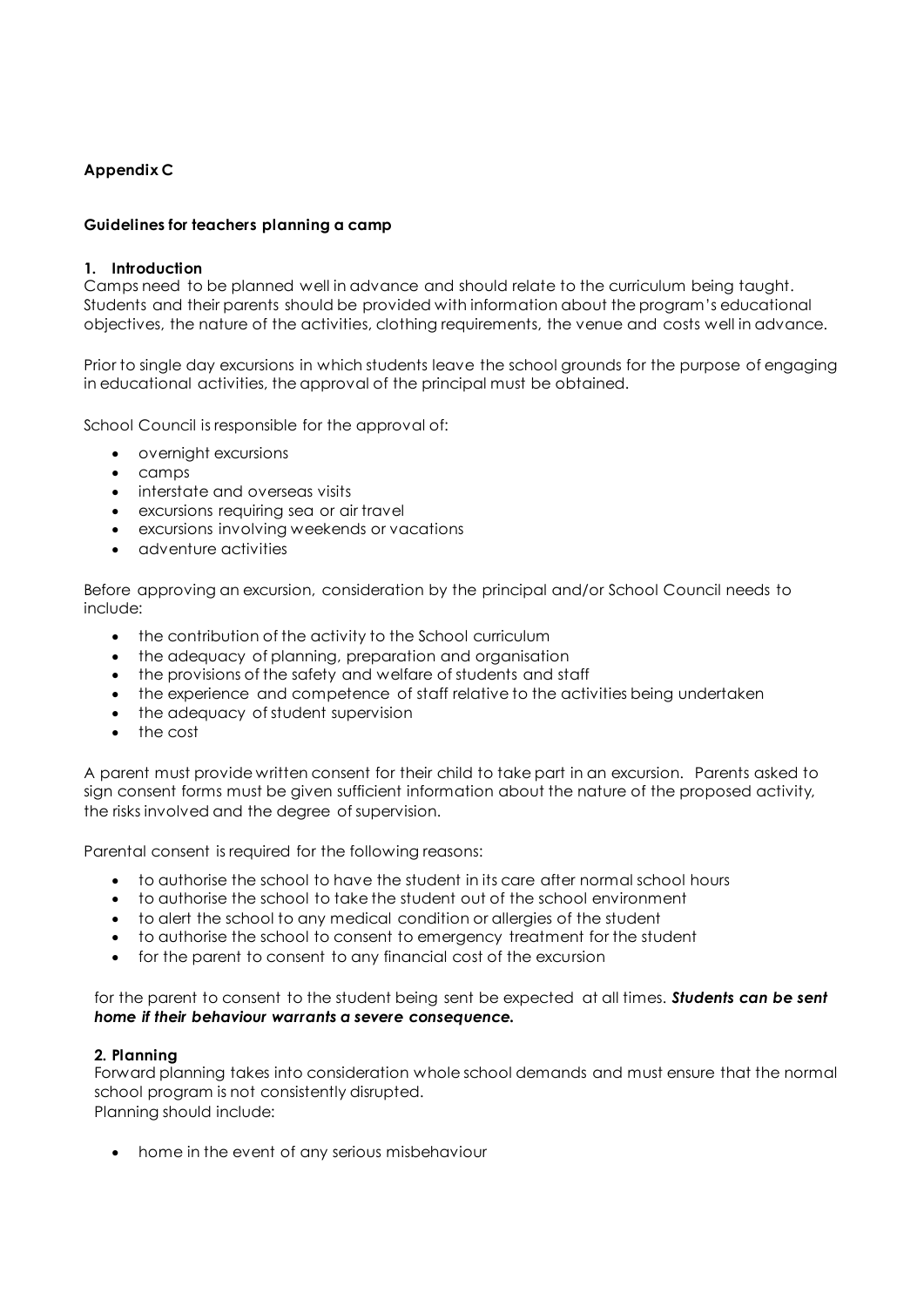Consent forms are to be taken on the excursion by the teacher in charge, and the designated school contact person should hold a list of participants, a copy of the consent forms and contacts in case of emergency.

In addition to any teachers employed by the DET or the School Council, excursion staff may include other adults on a volunteer or paid worker basis, such as parents, school services officers, community members, campsite staff and trainee teachers.

School uniforms **must** be worn on all school excursions except whenever specialised clothing is a requirement, e.g. snow trip.

Only students who display sensible and reliable behaviour at school will be taken on camps and excursions outside the school.

Sensible and reliable behaviour at camps and excursions will a clear aim

- costing transport, admission, etc (the costing must be realistic in terms of the nature of the experience and the resultant learning outcomes)
- the opportunity for payment in advance, by instalments or lump sum payment may be offered to parents
- staffing needs
- pre-visit if venue is new/unknown
- consideration of children whose parents may not be able to meet costs
- excursion book maintained for evaluation of the camp/excursion for future planning
- excursion approval forms to be completed and handed in one w eek prior to the activity
- arrangements for covering camp staff classes while they are away from school

## **3. Preparation**

Preparation for any activity should include:

- quotes for transport
- booking of transport
- confirmation time for departure and return
- informing specialist teachers, parent helpers, area coordinator
- informing parents attending activity on discipline procedures
- preliminary classroom activities
- collection of monies
- arrangement for school cheque
- medical information, precautions and First Aid kit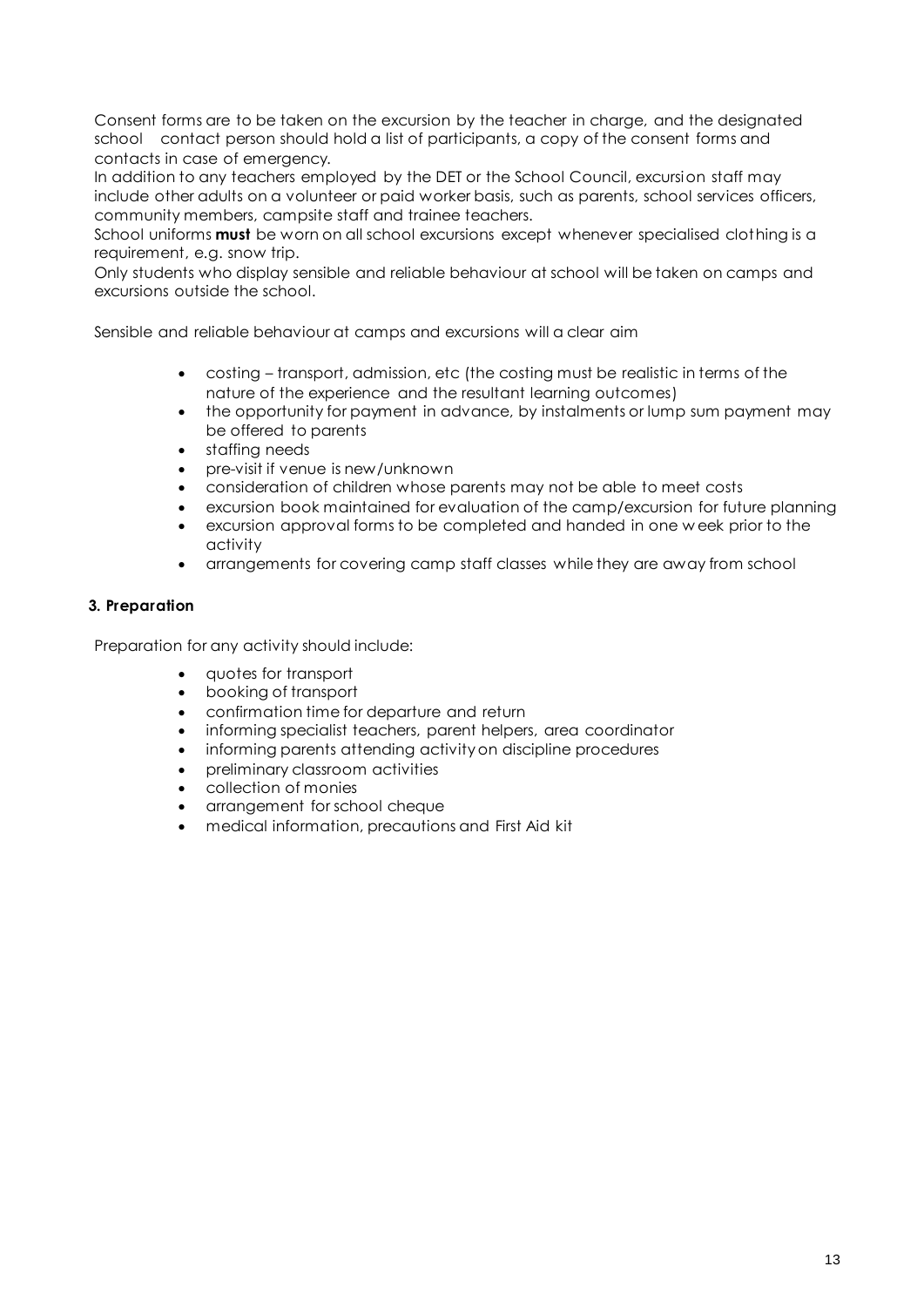# **Appendix D**

## Notification of School Activity (camps)

School councils are responsible for ensuring that the activities listed below are thoroughly planned, checked and documented in accordance with Department of Education & Training guidelines for the planning and conduct of camps, excursions and outdoor adventure activities.

If comprehensive information is required during an emergency, schools will be expected to provide it at any time of the day or week from the documentation prepared for the activity which is held by the school.

Relevant details about School Council approved camps and excursions must be entered into the DET database using the online notification form available at:

## [www.eduweb.vic.gov.au/forms/schools/sal/enteractivity.asp](http://www.eduweb.vic.gov.au/forms/schools/sal/enteractivity.asp)

This notification should be provided three weeks prior to commencing the activity.

- overnight, weekend, interstate, overseas activities
- adventure activities
- non-adventure activities which, by their nature, location or timing, may be hazardous
- School closures, pupil free days, combined sports or cluster days

#### **Notes:**

1. An additional sheet listing the actual dates and locations of activities should accompany this form when the same activity is to be repeated on different occasions.

2. The coordinating school should complete the form for activities involving a group of schools.

- 3. Day excursions should be reported if activities are to be conducted by:
	- country schools beyond the local town/city
	- rural schools beyond the local area
	- metropolitan schools beyond the greater metropolitan area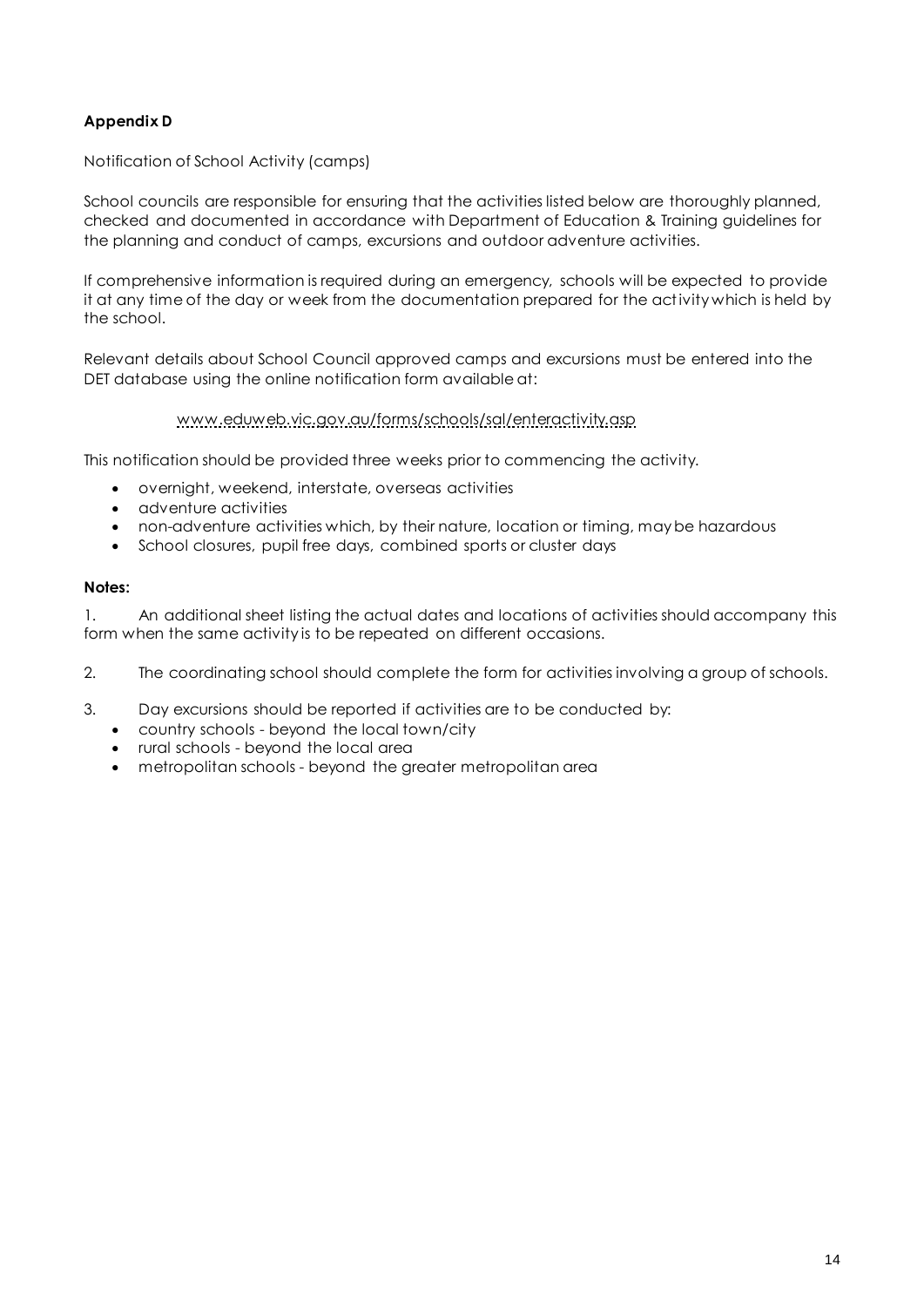## **CAMPS RISK MANAGEMENT ASSESSMENT FORM**

## **Section 1 –Environment Emergency Management Assessment**

#### **Venue Assessed** \_\_\_\_\_\_\_\_\_\_\_\_\_\_\_\_\_\_\_\_\_\_\_\_ for **month** of \_\_\_\_\_\_\_\_\_\_\_\_\_\_\_\_\_\_\_\_\_\_ Assess each of the following hazards and any others you think relevant and complete charts below: **•** Bushfires • Severe storms and flooding • Earthquake • School Bus Accident/Vehicle Incident • Missing Student Medical Emergencies • Incidents Aggressive student behaviour  $\bullet$  Intruders • Internal fires and smoke • Snakes and other wildlife Other relevant to camp area

|            | Very High |     |          |             |           |
|------------|-----------|-----|----------|-------------|-----------|
| Likelihood | High      |     |          |             |           |
|            | Moderate  |     |          |             |           |
|            | Low       |     |          |             |           |
|            |           | Low | Moderate | <b>High</b> | Very High |
|            | Impact    |     |          |             |           |

| Environmental<br>Emergency                                                                                  | Event | <b>Risk Management Strategies</b> |
|-------------------------------------------------------------------------------------------------------------|-------|-----------------------------------|
| Very high or<br>high likely-<br>hood / very<br>highor high<br>impact                                        |       |                                   |
| Very high, High<br>and moderate<br>likelihood<br>/Very high,<br>high or<br>moderate<br>impact               |       |                                   |
| Very high,<br><b>High, Moderate</b><br>or Low<br>likelihood /<br><b>High and Very</b><br><b>High Impact</b> |       |                                   |